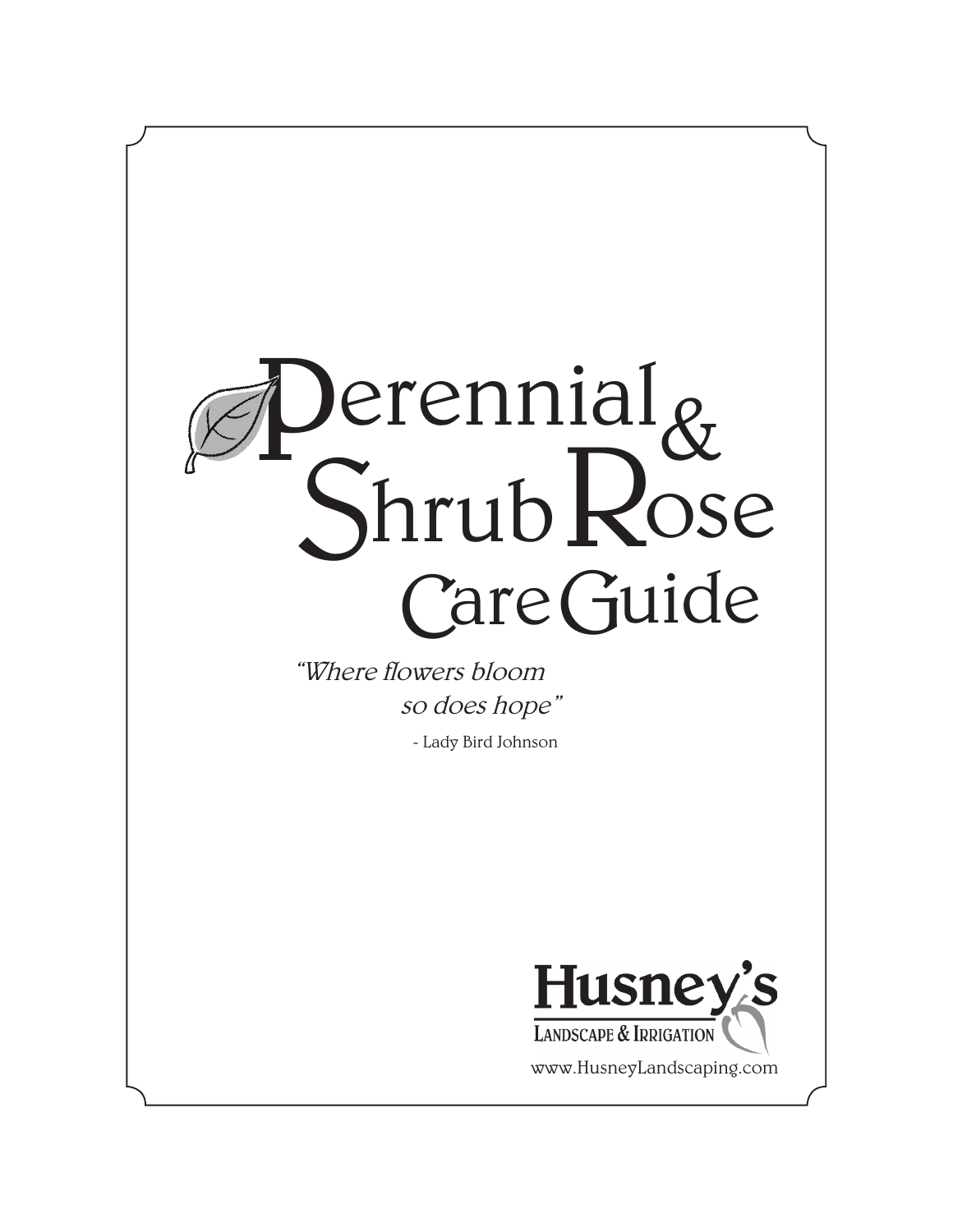## **Perennial Plant Care**

## **Early Spring**

A general inspection of perennials should be made in early spring

- Any plants that have been partially heaved out of the soil during the winter should be gently pressed back into place.
- The needs of each individual plant should be noted and plans for spring workoutlined: some plants will need to be divided, others replaced with younger stock. Remove any remaining dead leaves and stalks from plants and beds.
- An application of fertilizer should be provided, just after plants have started to produce growth. A granular, well balanced food is recommended.

## **Spring, Summer, Fall**

Most perennials require an adequate, but not overabundant supply of moisture throughout the season. Frequent, light waterings are of little value and usually do more harm than good since they draw roots toward the surface. Water as soil conditions and weather dictate, generally once the soil has begun to dry out. Make sure that moisture penetrates deep into the soil.

Perennials benefit from regular pruning/trimming of faded blooms, flower stalks and foliage from spring to autumn frost. This regular practice will help maintain overall appearance and with most perennials, promote and prolong the bloom season.

## **Late Fall**

Fall is a good time to add organic matter for soil renewal. Simply lay 1-2" of compost on top of the ground around the plants. This helps maintain a rich, organic planting area.

Clip most perennials to a height of about 3". They should not be clipped to a nub; just trim enough so they are not unsightly. Perennials which are blackened by frost should be cut back, as should those which have become very limp. Perennials which lend structure and interest to the garden should be left standing until early spring. **BEFORE AFTER**